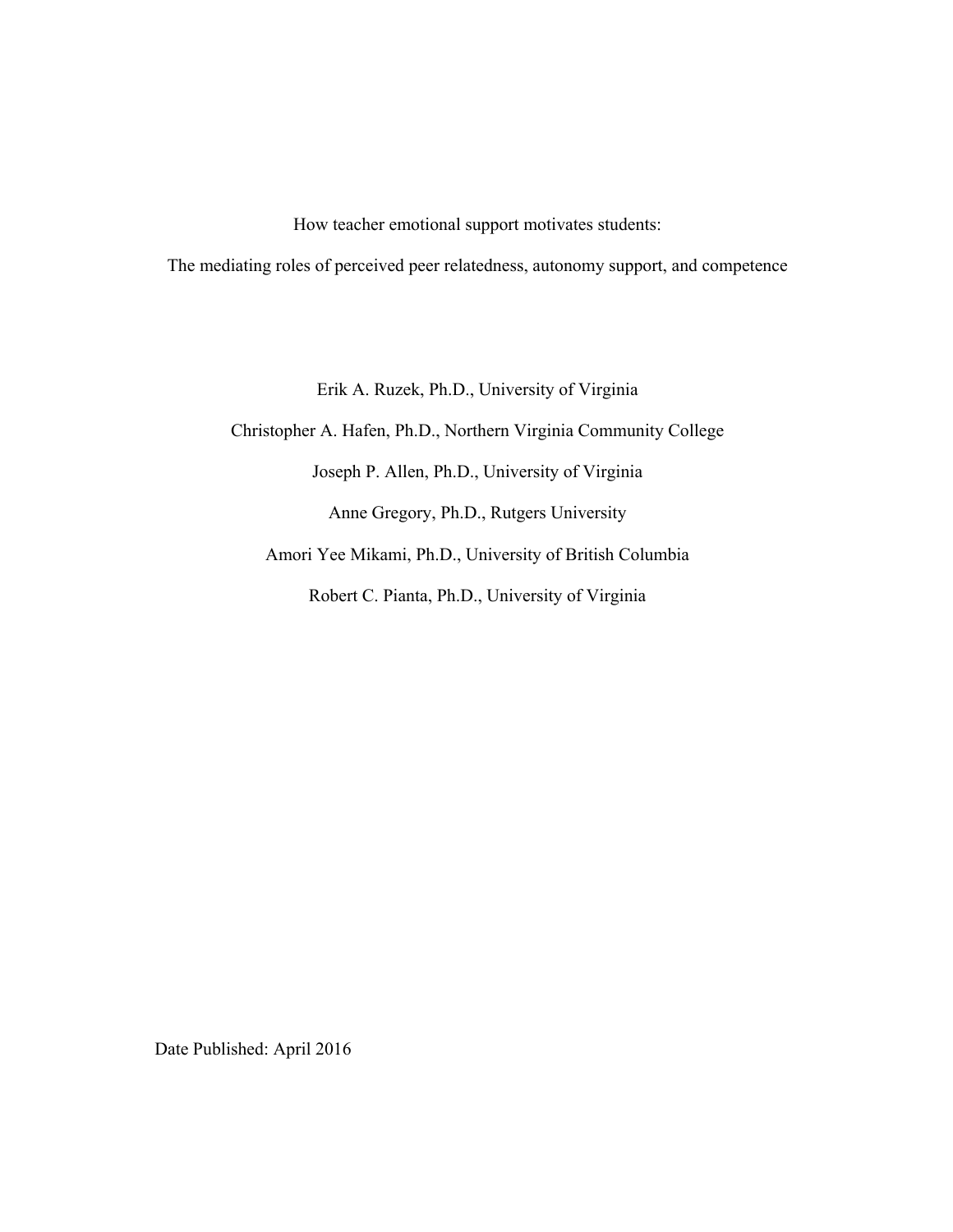Learning and Instruction  $42$  (2016) 95-103



Contents lists available at ScienceDirect

# Learning and Instruction

journal homepage: www.elsevier.com/locate/learninstruc

# How teacher emotional support motivates students: The mediating roles of perceived peer relatedness, autonomy support, and competence



earning and<br>nstruction

Erik A. Ruzek <sup>a, \*</sup>, Christopher A. Hafen <sup>b</sup>, Joseph P. Allen <sup>c</sup>, Anne Gregory <sup>d</sup>, Amori Yee Mikami <sup>e</sup>, Robert C. Pianta <sup>a</sup>

a Center for Advanced Study of Teaching and Learning, University of Virginia, USA

<sup>b</sup> Department of Psychology, Northern Virginia Community College, USA

<sup>c</sup> Department of Psychology, University of Virginia, USA

<sup>d</sup> Graduate School of Applied and Professional Psychology, Rutgers University, NJ, USA

<sup>e</sup> Department of Psychology, University of British Columbia, Vancouver, BC, Canada

## article info

Article history: Received 24 April 2015 Received in revised form 12 December 2015 Accepted 7 January 2016 Available online xxx

#### Keywords:

Teacher emotional support Behavioral engagement Mastery achievement goals Autonomy support Peer relatedness Adolescence

## **ABSTRACT**

Multilevel mediation analyses test whether students' mid-year reports of classroom experiences of autonomy, relatedness with peers, and competence mediate associations between early in the school year emotionally-supportive teacher-student interactions (independently observed) and student-reported academic year changes in mastery motivation and behavioral engagement. When teachers were observed to be more emotionally-supportive in the beginning of the school year, adolescents reported academic year increases in their behavioral engagement and mastery motivation. Mid-year student reports indicated that in emotionally-supportive classrooms, adolescents experienced more developmentally-appropriate opportunities to exercise autonomy in their day-to-day activities and had more positive relationships with their peers. Analyses of the indirect effects of teacher emotional support on students' engagement and motivation indicated significant mediating effects of autonomy and peer relatedness experiences, but not competence beliefs, in this sample of 960 students (ages  $11-17$ ) in the classrooms of 68 middle and high school teachers in 12 U.S. schools.

© 2016 Elsevier Ltd. All rights reserved.

## 1. Introduction

Teacher emotional support is essential to high quality instruction (National Research Council, 2004: Pianta & Hamre, 2009; Wubbels & Brekelmans, 2005), and evidence links teacherprovided emotional support to students' motivation and engagement (Cooper, 2013; Eccles & Wang, 2014; Patrick, Ryan, & Kaplan, 2007; Reyes, Brackett, Rivers, White, & Salovey, 2012; Roorda, Koomen, Spilt, & Oort, 2011; Ryan & Patrick, 2001; Skinner, Furrer, Marchand, & Kindermann, 2008). In this study we investigate whether the link between teacher emotional support and student motivation can be explained by students' self-reported experiences in their classroom. We draw on self-determination

\* Corresponding author. Center for Advanced Study of Teaching and Learning, University of Virginia, Charlottesville, VA 22903, USA.

E-mail address: eruzek@virginia.edu (E.A. Ruzek).

http://dx.doi.org/10.1016/j.learninstruc.2016.01.004 0959-4752/© 2016 Elsevier Ltd. All rights reserved.

theory (Deci, Vallerand, Pelletier, & Ryan, 1991; Ryan & Deci, 2000), which in prior research finds that satisfaction of three needs—autonomy, relatedness, and competence—are keys to understanding students' motivation and engagement. Based on this work, we examine whether students' perceived classroom experiences that are targeted at meeting their needs for autonomy, relatedness, and competence beliefs mediate associations between teachers' emotional support, as independently observed, and students' self-reported changes in motivation (mastery achievement goals) and behavioral engagement.

# 1.1. Emotionally-supportive interactions in the classroom

Teacher emotional support comprises teachers' demonstration of genuine concern for and care about their students, respect for their students, desire to understand students' feelings and points of views, and dependability (Patrick, Anderman, & Ryan, 2004; Pianta & Allen, 2008; Pianta & Hamre, 2009). Multiple motivational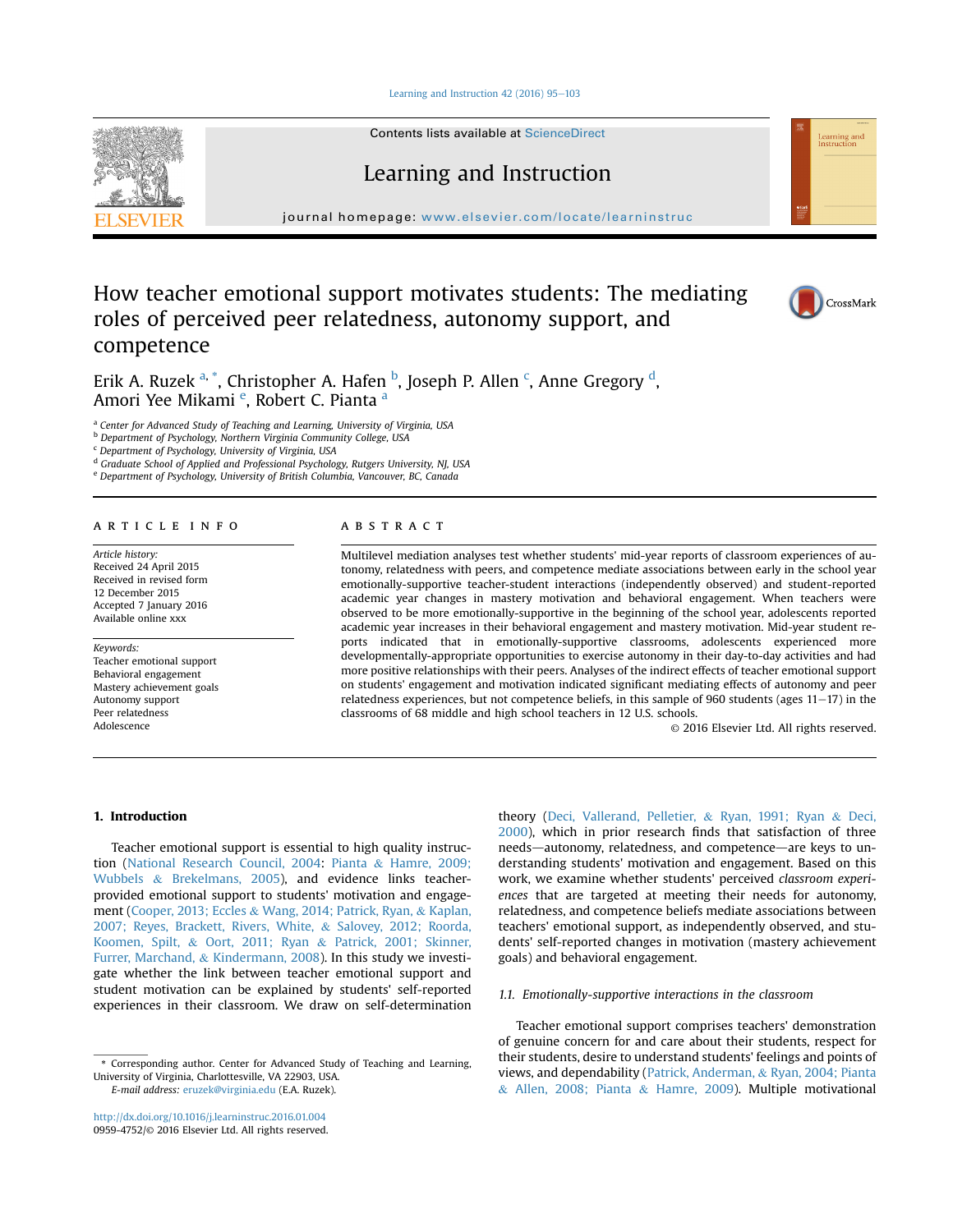theories, including self-systems theory (Connell & Wellborn, 1991; Skinner et al., 2008), achievement goal theory (Ames, 1992; Dweck & Leggett, 1988), and self-determination theory (Deci et al., 1991; Ryan & Deci, 2000), identify these attributes as pivotal to positively motivating and engaging students, and the evidence is fairly robust in supporting this supposition (see Wigfield, Eccles, Schiefele, Roeser, & Davis-Keane, 2006 for a review). Although motivationally-oriented research on teacher emotional support is largely based on student reports of teacher behaviors, a strength of this study is that teachers' emotionally-supportive behaviors are measured directly using the Classroom Assessment Scoring System-Secondary (CLASS-S; Pianta, Hamre, Hayes, Mintz, & LaParo, 2011), which focuses on teacher-student interactions that promote students' cognitive and social development in educational settings (Hamre & Pianta, 2010). Based largely on adolescent developmental and motivation research, CLASS-S' emotional support domain is defined as teacher-student interactions that promote social connection and cohesion, convey concern for students' feelings and interest in their individuality, and honor students' desire to learn meaningful material and have a say in their learning.

CLASS-S captures the broad construct of emotionally-supportive teacher-student interactions as they are evidenced in three dimensions. Positive climate includes the presence of shared positive affect (e.g., laughter and enthusiasm), an interactive peer environment, communication of positive expectations, and the use of respectful language and cooperation. Teacher sensitivity is indicated by a teacher's awareness of and responsiveness to students' cues (e.g., misunderstanding, distress, and emotionality), timely provision of help when students ask for it, and the degree of student responsiveness and openness to a teacher's questions. A teacher's regard for adolescent students' perspectives is demonstrated through encouragement and following of students' ideas and opinions, making connections to students' experiences, providing meaningful choices and opportunities to take leadership roles, and incorporating meaningful peer interactions into classroom activities. Taken together, positive climate, teacher sensitivity, and regard for adolescent students' perspectives provide a measure of emotional support that is inclusive of the variety of ways emotional support has been conceptualized in the literature.

A comprehensive measure of emotionally-supportive teacherstudent interactions is key to this investigation because we are interested in identifying mechanisms to explain consistent findings relating teachers' provision of emotional support to students' selfreported motivation and engagement (Assor, Kaplan, & Roth, 2002; Cooper, 2013; Eccles & Wang, 2014; Patrick et al., 2007; Reyes et al., 2012; Roorda et al., 2011; Ryan & Patrick, 2001; Skinner et al., 2008). The mechanisms we consider are students' experiences in their classroom, specifically experiences targeted to meeting the three needs suggested by self-determination theory (Deci et al., 1991; Ryan & Deci, 2000), which have previously been posited as potential mechanisms to explain the positive effects of emotionally-supportive classroom interactions (Fredricks, Blumenfeld, & Paris, 2004; Skinner et al., 2008).

## 1.2. Self-determination theory

The satisfaction of an individual's needs for autonomy, relatedness, and competence is critical to the development of selfdetermination (Deci et al., 1991; Ryan & Deci, 2000), which is the autonomous (and internal) regulation of behavior. When autonomy needs are thwarted, an individual's behavior is neither governed nor initiated by the self. A desire for control over one's activities becomes increasingly salient during adolescence (Eccles et al., 1993; Kegan, 1994; Pianta & Allen, 2008). Social actors and contexts play a critical role in the satisfaction of these needs. Meeting autonomy needs can lead to the adoption of positive motivational states, including mastery achievement goals (Ames, 1992) and intrinsic motivation (Ryan & Deci, 2000), and autonomy itself is a key facilitator of engagement in self-systems theory (Connell  $\&$ Wellborn, 1991).

Being in an autonomy-supportive environment is associated with psychological well-being, learning, achievement, and positive development (see Reeve, 2009 for a review). Autonomy support is associated with students' observed and self-reported engagement (Assor et al., 2002; Benita, Roth, & Deci, 2014; Hafen et al., 2012; Jang, Reeve, & Deci, 2010; Reeve, Jang, Hardre, & Omura, 2002; Skinner & Belmont, 1993; Skinner et al., 2008) and their motivation to develop and improve their competence (i.e., mastery motivation; Ciani, Middleton, Summers, & Sheldon, 2010; Greene, Miller, Crowson, Duke, & Akey, 2004; Ryan & Grolnick, 1986).

The need for relatedness (Ryan & Deci, 2000) is foundational to optimal human development (Baumeister & Leary, 1995; Hartup, 1982) given that interpersonal relationships can buffer against stress and are instigators of positive motivational states (Martin & Dowson, 2009). Peer relationships take on a heightened significance in adolescence (Hartup, 1982; Martin & Dowson, 2009; Wentzel, 2005). Adolescents' feelings of relatedness with classroom peers, including the sense that one belongs to the classroom community (Goodenow, 1993), are associated with perceptions of the classroom motivational climate (Anderman, 2003), achievement motivation (Anderman & Anderman, 1999; Nelson & DeBacker, 2008), school interest (Wentzel, Battle, Russell, & Looney, 2010), prosocial goal pursuit (Wentzel, 1998; Wentzel, Baker, & Russell, 2012), self-efficacy beliefs (Nelson & DeBacker, 2008; Ryan & Patrick, 2001), expectancies for success (Goodenow, 1993), and behavioral and emotional engagement (Furrer & Skinner, 2003). Students who feel less connected to their peers report low emotional engagement in school (Furrer & Skinner, 2003). Promoting positive peer interactions may be beneficial to adolescents' engagement and motivation because peers support students' pursuit of their academic and social goals (Patrick et al., 2004; Wentzel, 2005).

The need for competence is satisfied when one experiences their behavior as effectively enacted (Niemiec & Ryan, 2009). Competence shares similarities with self-efficacy (Bandura, 1997), which is one's belief that they can enact desired behaviors successfully. In this study we measure students' beliefs about their academic competence, which is enhanced when students feel a sense of peer belongingness and respect (Nelson & DeBacker, 2008; Ryan & Patrick, 2001; Sakiz, Pape, & Hoy, 2012), when teachers support their autonomy (Greene et al., 2004) and encourage mastery learning goals over performance goals (Fast et al., 2010; Greene et al., 2004), and when teachers provide emotional or affective support (Fast et al., 2010; Murdock & Miller, 2003; Patrick et al., 2007; Sakiz et al., 2012).

## 1.3. Mediators of teacher emotional support on student motivation

Motivation research consistently connects teacher emotional support with students' motivation and engagement (Assor et al., 2002; Cooper, 2013; Eccles & Wang, 2014; Patrick et al., 2007; Reyes et al., 2012; Roorda et al., 2011; Ryan & Patrick, 2001; Skinner et al., 2008). This research has not explicitly sought to explain this association, but in the case of engagement, some posit that emotionally-supportive teachers provide students with more opportunities for autonomy, greater interpersonal connectedness, and feelings of competence (Fredricks et al., 2004; Skinner et al., 2008). Indeed, other research finds that emotionally-supportive instruction is associated with students' reports of their opportunities for autonomy, feelings of relatedness, and their self-efficacy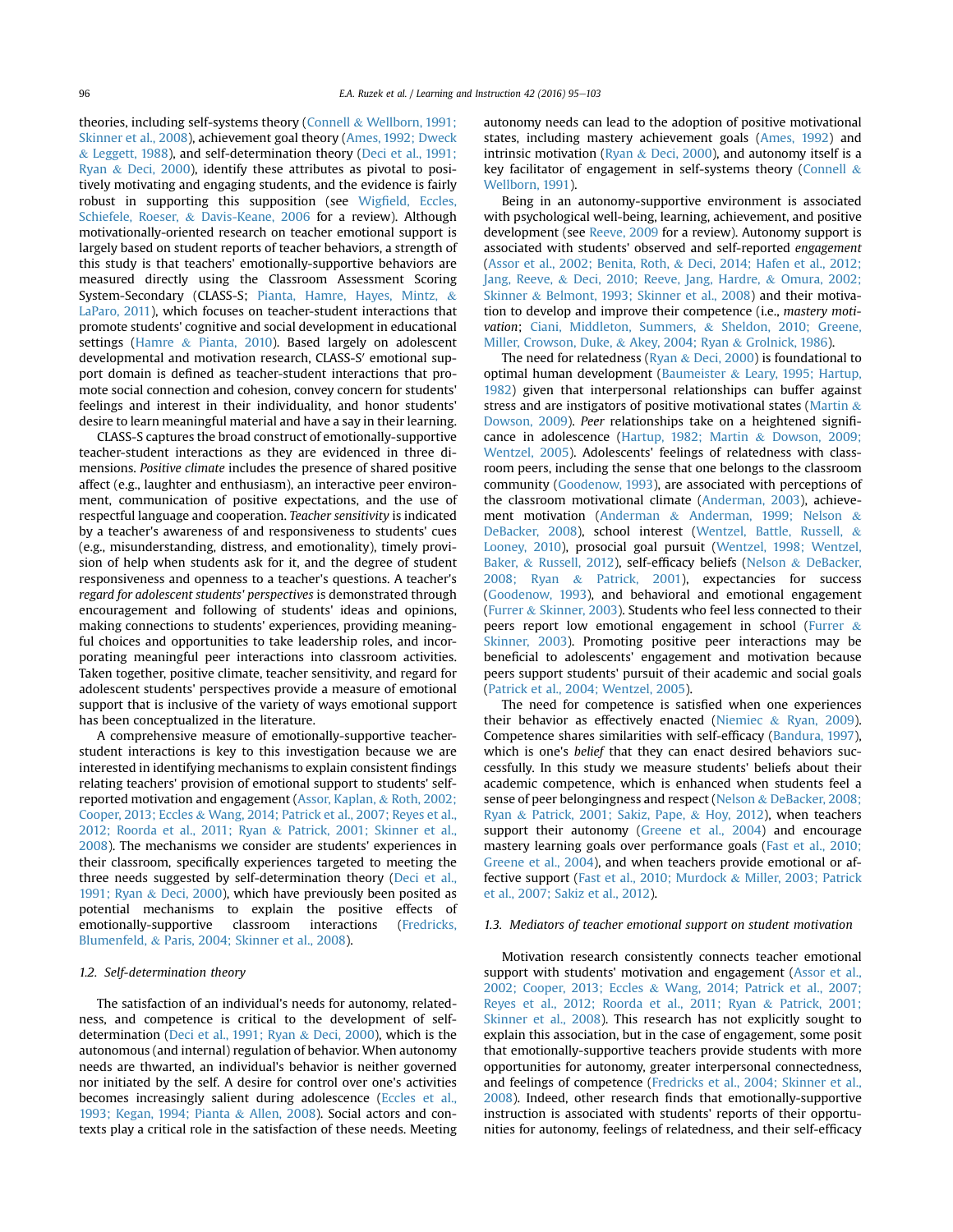(Assor et al., 2002; Fast et al., 2010; Patrick et al., 2004, 2007; Pianta & Allen, 2008; Reeve, 2006; Reeve & Jang, 2006; Sakiz et al., 2012; Stefanou, Perencevich, DiCintio, & Turner, 2004; Wentzel et al., 2010).

In this study, we bring these strands of motivation research together to explicitly test whether emotionally-supportive teachers motivate and engage their students because students in such classrooms have autonomy-supportive experiences, experience stronger beliefs in their own academic abilities (competence), and have experiences that promote positive and supportive peer relationships. Real-world educational implications of motivation research are addressed through rigorous (cross-informant, longitudinal) multilevel mediational analysis of teacher-student interactions (rated by observers using a highly-validated measure) as they link from students' reports of autonomy, relatedness, and competence experiences to engagement and achievement motivation growth over the course of a school year.

The motivation and engagement outcomes we examine are linked with adaptive learning behaviors and academic achievement. Our motivation outcome originates in achievement goal theory (Dweck & Leggett, 1988; Nicholls, 1984), specifically a mastery achievement goal, in which a student's aim is developing competence and understanding of learning tasks. Mastery motivation is linked to increased effort, higher self-efficacy, and greater persistence in learning activities (see Kaplan & Maehr, 2007 for a review). Engagement refers to behavioral engagement, which is participatory involvement in academic contexts (e.g., responding to teacher questions, paying attention, and doing assigned work; Fredricks et al., 2004), and strongly predicts academic achievement (Fredricks et al., 2004; Lee, 2014; Reyes et al., 2012).

### 2. Methods

## 2.1. Participants

Participants were drawn from the classrooms of 68 different teachers (63% middle school) in 12 public schools (8 middle schools) in a mid-Atlantic US state. Teacher experience was 8 years on average (range  $0-34$ ). Teachers were predominantly female (approximately 64%) and white (approximately 84%, 8% African American, 6% mixed ethnicity, and 3% other). Each teacher selected one of their classes for participation in the study. Classes were split across Math (32.7%), English (32.4%), History (20.6%), and Science (14.3%).

In total 960 students consented to participate in the study (62% in middle school). Students were racially and ethnically diverse (63.2% white, 29.4% African American, and 7.4% Hispanic, Asian American, or mixed race). The sample was economically diverse with 34.8% of students qualifying for free or reduced lunch (family income  $\epsilon$  200% of the federal poverty line). On average, 14 students consented per classroom ( $SD = 4.46$ ), and 80 students per school in the 12 study schools  $SD = 68.23$ ).

## 2.2. Procedures

Data come from the first year of a randomized field trial of a coaching intervention for teachers. At study outset, a university team presented the research to teachers in each school district. Teachers voluntarily consented to participate in a study of one-toone professional coaching targeted to increase the quality of teachers' emotional, instructional, and organizational interactions with their students. Teachers were randomly assigned to treatment (coaching intervention) or control (business-as-usual professional development). The coaching intervention included electronic communications and structured meetings (average of eight times

during the school year) between teachers and university-based coaches to help teachers improve their interactions with students in ways aligned with the CLASS-S. While we control for a teacher's treatment status, it was unrelated to teachers' emotionallysupportive interaction in the fall and end of year student outcomes examined in this study.<sup>1</sup>

Teachers received a modest monetary compensation for completing surveys and district-issued professional development credit for their participation. Parents of students in target classrooms provided informed consent and students provided assent if they were willing to voluntarily participate in the study. Approximately 78% of students consented to participate. As part of the design, study teachers submitted 40-min video recordings of target classrooms for CLASS-S coding at two-to-three week intervals and administered student surveys early in the year (fall), at mid-year (winter), and at the end of the year (spring).

## 2.3. Fall observations of emotional support

Each time a teacher submitted a video recording, the video was split into two segments, each 20 min long. Pairs of raters coded 20 min segments on the 11 dimensions CLASS-S (Pianta et al., 2011). The rating scale ranged from 1 (very low quality interactions) to 7 (very high quality interactions). Scores were averaged across raters and the two segments for each time point. Coders were a team of 10 advanced undergraduate and graduate students who were trained to rate the CLASS-S dimensions during a two-day training. At training's end, coders had to pass a reliability test (required score within one point across five master coded video clips on 80% of their codes). Coders regularly met to jointly code master recordings in order to maximize reliability. The inter-rater reliabilities of the double-scored segments (ICC = .64–.78) were consistently in the adequate to good range (Cicchetti & Sparrow, 1981). Approximately 81% of all rater codes were within one point of each other.

Specific behaviors that coders look for vary across dimensions, and some examples of behaviors coders are trained to identify in each dimension of the Emotional Support (ES) domain that was the focus of this study are shown in Table 1. A dimension score is assigned based on whether the teacher and very few (low  $1-2$ ), some (mid  $3-5$ ), or most (6-7) of the students are having specified interactions (Table 1). Specific guidelines further assist coders in the assignment of a value within these ranges. The point value of a mid-range score depends on whether one or two behavioral indicators fall in the low range (score of 3), all fall in the mid-range (score of 4), or one or two indicators fall in the high range (score of 5). An ES score for each video was calculated from the average of the three dimension scores, and the fall ES variable used in analyses was the average of a teacher's ES values on the first three recordings (September-December).

## 2.4. Student reports of classroom experiences

Autonomy. Students reported on the degree to which they exercised autonomy in their classroom via a 5-item scale developed for this project that showed good reliability in fall and winter  $(\alpha = .75$  and .80, respectively). The five items included "Students often get to make decisions about how the class is run", "Students often get choices about how to do projects or assignments", "We have a lot of lively discussions", "Students often feel like they get to help lead the class", and "The teacher changes what's planned to

<sup>&</sup>lt;sup>1</sup> Effects of the coaching intervention on teachers' interactions with their students did not appear until the spring of the year after teachers received coaching (Authors, 2012).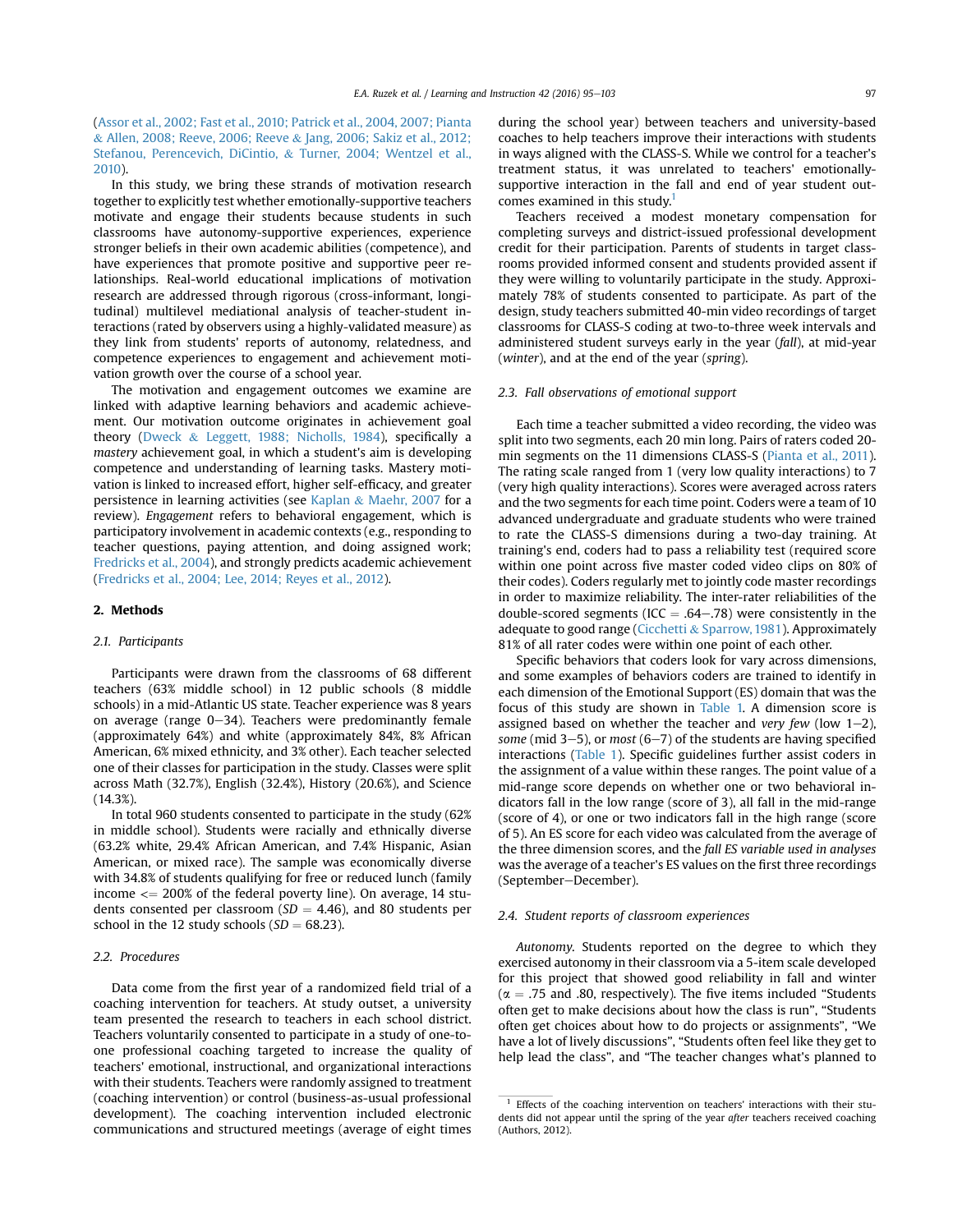| Table 1                                                                    |
|----------------------------------------------------------------------------|
| Example behavioral indicators in the emotional support CLASS-S dimensions. |

Positive climate Shared positive affect Enthusiasm Positive comments Listening to each other Teacher Sensitivity Notices student difficulties Acknowledgment of student emotions Student questions and problems are resolved Students seek the teacher's help, support, and guidance Regard for Adolescent Perspectives Encourages student ideas and opinions Connects content to students' life Relaxed structure for movement about the classroom Peer sharing and group work

make it more interesting for students." Responses were on a 5 point Likert scale from not at all true to very true. Previous research demonstrated this measure's predictive validity with both observed student engagement and students' self-reported engagement (Hafen et al., 2012).

Relatedness. Students answered four questions in the fall and winter ( $\alpha = .67$  and.71, respectively) from a scale validated and developed by Mikami, Boucher, and Humphreys (2005) assessing whether their classroom peers interacted with them in a supportive, positive, and respectful manner. Items included "How many students in this class respect you and listen to what you have to say", "How many students in this class do you not get along with", "How many students in this class tease you, put you down, or pick on you", and "How many students in this class do you get along with". Student responses were arranged on a 5-point Likert scale, and while the exact wording of the responses varied according to the item, the responses ranged from everybody to nobody.

Competence beliefs. We assessed students' general beliefs about their academic competence via a 3-item scale drawn from the Patterns of Adaptive Learning Survey's (PALS) academic efficacy measure (Midgley et al., 2000), with responses on a 5-point Likert scale (1 = not at all true and 5 = very true). Reliability for this measure was acceptable in both fall and winter ( $\alpha = .65$  and .76, respectively). The three items include "I can do almost all the work in a class if I don't give up", "I'm certain I can master the skills taught in class this year", and "Even if the work is hard, I can learn it."

## 2.4.1. Measurement model

Because the measures in section 3.4 have not been used together in prior research, we tested a three factor measurement model with latent variables representing classroom experiences of autonomy, relatedness, and competence beliefs explaining items from the appropriate scale. Separate fall and winter measurement models that were corrected for clustering of students within teachers showed excellent fit to the data (Fall:  $\chi^2_{(51)} = 101.03$ ,  $p$  < .001, CFI = .96, RMSEA = .03, SRMR = .04; Winter:  $\chi^2_{(51)} = 110.21, p < .001, CFI = .96, RMSEA = .04, SRMR = .05)$ . We further tested for longitudinal measurement invariance in the three constructs by specifying equal factor loadings (metric) and intercepts (scalar) for the indicators across the two time points. Model fit of the strong invariant longitudinal model was very good  $(\chi^2_{(243)} = 366.86, p < .001, CFI = .97, RMSEA = .02, SRMR = .05), and$ the difference in CFI versus the configural model (i.e., loadings and intercepts freely estimated) was below the .01 threshold recommended by Cheung and Rensvold (2002). A strong invariance test of this sort indicates constructs that are comparable across time  $$ observed changes are true construct changes and not due to measurement error (Little, 2013). We created scale scores of each construct using the unstandardized CFA loadings. In all subsequent mediation models (reported in section 4.1) a latent variable for each construct was specified with a single observed scale score indicator, the variance of which was fixed at each construct's calculated measurement error variance.

## 2.5. Student reports of motivation and engagement outcomes

Mastery motivation. The degree to which students had a goal to develop competence and understanding of presented learning tasks was assessed in the fall and spring via a 3-item scale drawn from PALS (Midgley et al., 2000). The scale showed good reliability in the fall ( $\alpha = .73$ ) and spring ( $\alpha = .81$ ). Items included "One of my goals in class is to learn as much as I can," "It's important to me that I improve my skills this year," and "It's important to me that I thoroughly understand my class work". Responses were on a 5 point Likert scale (1 = not at all true and  $5 = \text{very true}$ ). The intraclass correlation coefficient (ICC), or amount of variance in students' mastery motivation attributable to the classroom was .06.

Behavioral engagement. A 5-item scale drawn from Wellborn's (1991) behavioral engagement and disaffection scales showed good reliability in the fall ( $\alpha = .68$ ) and the spring ( $\alpha = .76$ ). Scale items included "I try hard to do well in this class", "When I'm in this class, I participate in class discussions", "I pay attention in this class", "When I'm in this class, I listen very carefully", and "In this class, I do just enough to get by". Responses were on a 5-point Likert scale (1 = not at all true and  $5$  = very true), and the ICC was .11.

#### 2.6. Analytic approach

Analyses were conducted using MPlus 7.11 (Muthén & Muthén, 2013). Full-information maximum likelihood estimation was utilized, and prior to estimation we assessed whether missingness was due to specific teacher or student characteristics. Incomplete data varied depending on the source. Complete video data was available for 63 of the 68 study teachers. Of the remaining teachers, four of five completed at least two recordings and one teacher did not complete any recordings. Analyses with and without this latter classroom included did not alter the pattern of results. Fifty-five of the consented students (5.7%) did not complete a student assessment at any of the time points. Because no significant differences were found in mean comparisons between these students and the rest of the sample on gender, poverty status, or ethnicity, they were included in the main analysis.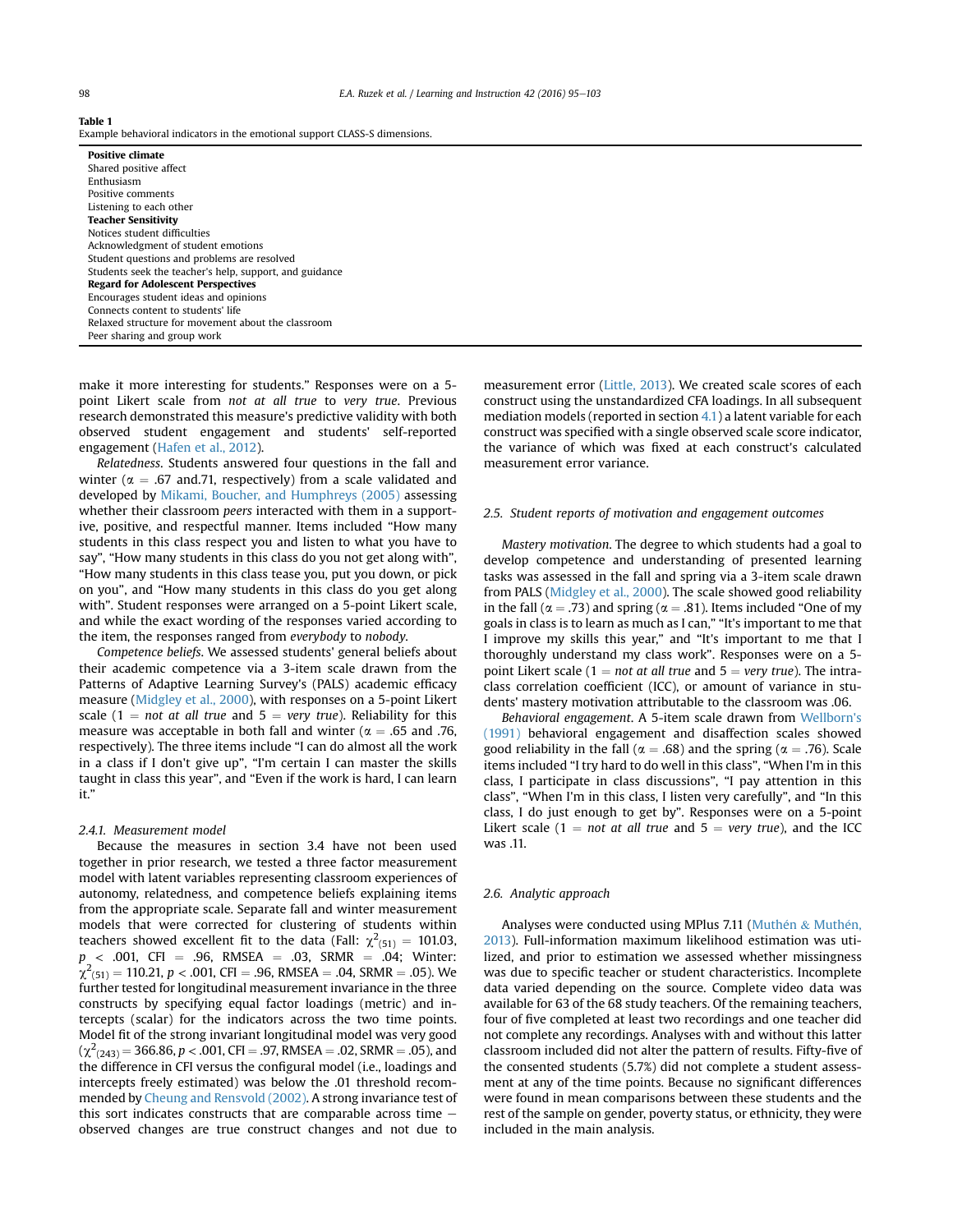## 2.6.1. Model specification

To assess relative changes in motivation and engagement, all models included fall student reports of the three outcomes as controls. We estimated mediation models (see Figs.  $1-3$ ) using multilevel structural equation modeling (Preacher, Zyphur, & Zhang, 2010), which allows for the estimation of the size of the indirect path and use bootstrapping procedures for the confidence intervals of the indirect effect when working with nested data (MacKinnon, Fairchild, & Fritz, 2007). In addition to the fall measures of the outcome variables, all models also controlled for a student's fall measures of the mediator variables as well as their ethnicity, gender, free and reduced lunch status, and prior year achievement. Classroom-level controls included indicators for whether the teacher was in the intervention group, academic subject, and whether the classroom was in a middle or high school. To test whether results were driven by intervention status, we reestimated models using multiple group analysis ( $0 =$  control classroom;  $1 =$  intervention classroom).

# 3. Results

Descriptive statistics and correlations among the student-report measures are presented in Table 2, and indicated moderate stability in fall to spring mastery motivation and behavioral engagement  $(r = .43,$  and  $r = .51$ , respectively). Students' winter reports of experiences of autonomy, peer relatedness, and competence beliefs were significantly correlated with their spring reports of mastery motivation and behavioral engagement. Winter mediators had slightly higher correlations with behavioral engagement than with mastery motivation, and autonomy showed the lowest overall mean in fall and winter. Baseline models indicated significant associations between observed fall ES ( $M = 4.70$ ,  $SD = .51$ ) and the spring student-reported outcomes.

## 3.1. Mediational analyses

We estimated multilevel models separately testing the indirect effects of each of the three proposed mediators on students' selfreported mastery motivation and behavioral engagement. In addition to student demographic information and teacher and classroom controls, all models control for the fall measures of the mid-year mediators and end of year outcomes.

## 3.1.1. Winter peer relatedness as a mediator

Results from the peer relatedness model are shown in Fig. 1  $(\chi^2 = 84.76, p < .01; CFI = .95; RMSEA = .04)$ . Significant direct effects were found between fall ES and winter peer relatedness ( $\beta$  = .16). Likewise, direct effects between winter peer relatedness and spring behavioral engagement ( $\beta$  = .23) and spring mastery motivation ( $\beta = .21$ ) were significant. Indirect pathways explaining the prediction of fall ES to spring outcomes through winter peer relatedness were significant for engagement, indirect  $= .08$  $[CI = .04, .11]$  and mastery motivation, indirect =  $.06$   $[CI = .02, .09]$ . After accounting for the peer relatedness indirect pathway in the full structural equation model, only the direct association between fall ES and student-reported behavioral engagement remained significant. In addition to controls for a student's ethnicity, gender, free and reduced lunch status, and prior year achievement, the model in Fig. 1 also accounted for whether a teacher was randomly assigned to receive the coaching treatment as part of the original study. To further test whether the indirect effect varies as a function of treatment, we estimated a follow-up multiple group analysis, which indicated no significant treatment-control differences in the indirect effect of peer relatedness.

#### 3.1.2. Winter autonomy as a mediator

Fig. 2 displays results for the model with winter autonomy as the mediator ( $\chi^2$  = 93.17, p < .01; CFI = .94; RMSEA = .07). Direct effects were significant between fall ES and the winter autonomy mediator ( $\beta = .15$ ). Significant direct links were similarly observed between winter autonomy and students' spring reports of behavioral engagement ( $\beta = .21$ ) and mastery motivation ( $\beta = .16$ ). The indirect pathways linking fall ES to spring outcomes through winter autonomy were significant for behavioral engagement, indirect  $= .06$  [CI  $= .03, .10$ ], and mastery motivation, indirect  $= .04$  $[CI = .01, .07]$ . When modeling all indirect and direct effect pathways simultaneously with covariates, only the direct association between fall ES and student-reports of behavioral engagement continued to be significant. A follow-up multiple group analysis indicated no significant differences in the indirect effect between classrooms of control and intervention teachers.

## 3.1.3. Winter competence beliefs as a mediator

Results with winter competence beliefs as the mediator are shown in Fig. 3 ( $\chi^2$  = 99.58, p < .01; CFI = .93; RMSEA = .08) and indicated a non-significant direct effect between fall ES and the winter competence beliefs mediator ( $\beta = .09$ ). Direct links were



Fig. 1. Winter peer relatedness experiences (student-reported [SR]) as a mediator of emotionally-supportive teacher instruction on SR engagement and motivation. Control variables include fall mediator and outcome measures and demographic and prior achievement measures.  $*$ p < .01.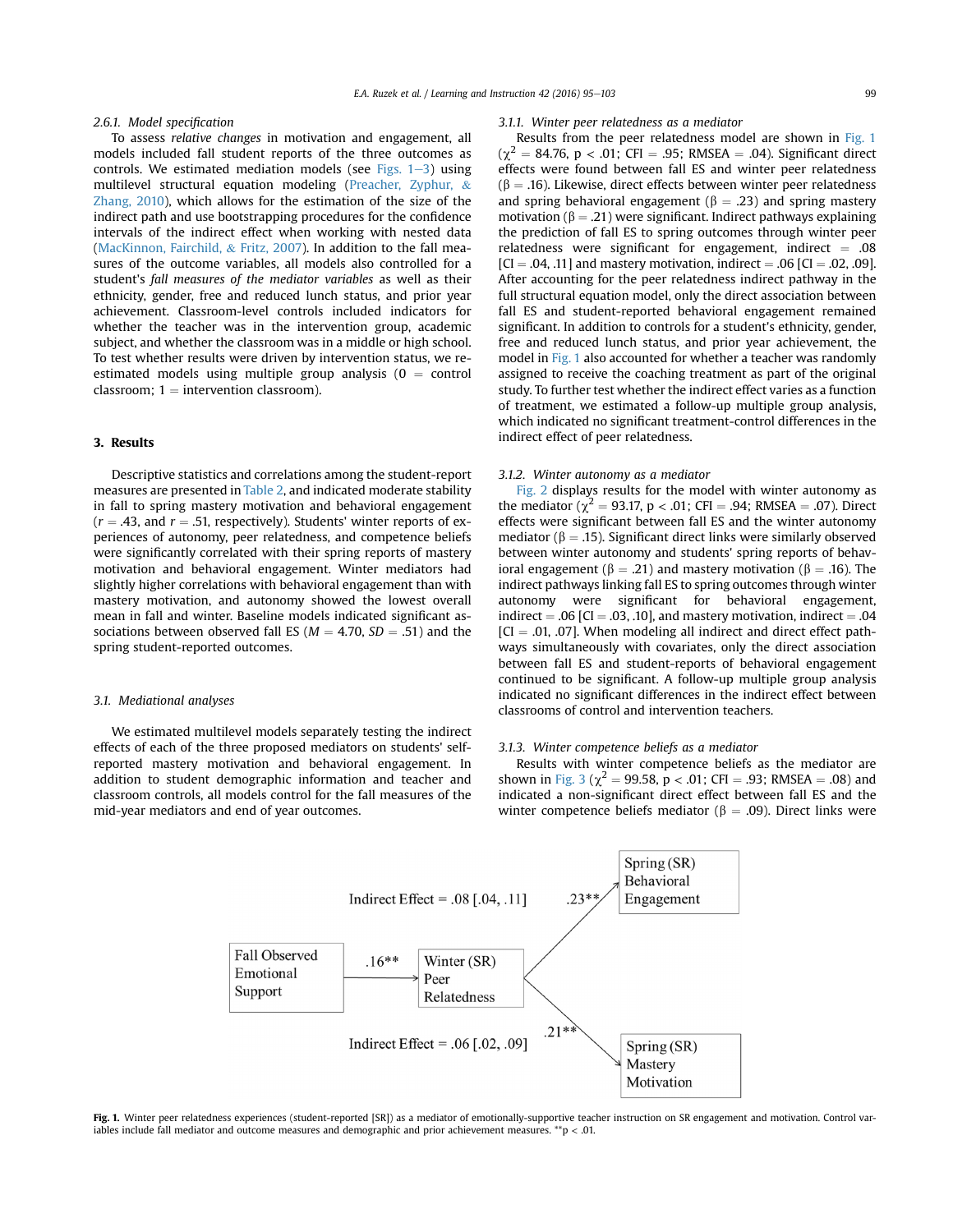

Fig. 2. Winter autonomy experiences (student-reported [SR]) as a mediator of emotionally-supportive teacher instruction on SR engagement and motivation. Control variables include fall mediator and outcome measures and demographic and prior achievement measures.  $*$ p < .01.



Fig. 3. Winter competence beliefs (student-reported [SR]) as a mediator of emotionally-supportive teacher instruction on SR engagement and motivation. Control variables include fall mediator and outcome measures and demographic and prior achievement measures.  $**p < .01$ .

Table 2 Means, standard deviations, and correlations among student-report variables.

| Variable                              |        |                          |        | 4      |        | 6                        |                          | 8      | 9                        | M    | SD  |
|---------------------------------------|--------|--------------------------|--------|--------|--------|--------------------------|--------------------------|--------|--------------------------|------|-----|
| 1) Fall autonomy                      |        |                          |        |        |        |                          |                          |        |                          | 2.87 | .87 |
| 2) Fall peer relatedness              | $.13*$ | $\overline{\phantom{a}}$ |        |        |        |                          |                          |        |                          | 4.11 | .66 |
| 3) Fall behavioral engagement         | $.20*$ | $.23*$                   |        |        |        |                          |                          |        |                          | 3.96 | .66 |
| 4) Fall mastery motivation            | $.17*$ | $.19*$                   | $.51*$ |        |        |                          |                          |        |                          | 4.43 |     |
| 5) Fall academic competence beliefs   | $.18*$ | $.22*$                   | $.47*$ | $.40*$ | -      |                          |                          |        |                          | 4.23 | .71 |
| 6) Winter autonomy                    | $.47*$ | $.10*$                   | $.16*$ | $.16*$ | $.19*$ | $\overline{\phantom{a}}$ |                          |        |                          | 2.87 | .95 |
| 7) Winter peer relatedness            | $.14*$ | $.46*$                   | $.15*$ | $.17*$ | $.16*$ | $.17*$                   | $\overline{\phantom{a}}$ |        |                          | 4.03 |     |
| 8) Winter academic competence beliefs | $.13*$ | $.23*$                   | $.35*$ | $.22*$ | $.50*$ | $.27*$                   | $.28*$                   |        |                          | 4.21 |     |
| 9) Spring behavioral engagement       | $.20*$ | $.21*$                   | $.51*$ | $.35*$ | $.31*$ | $.25*$                   | $.28*$                   | $.45*$ | $\overline{\phantom{a}}$ | 3.89 |     |
| 10) Spring mastery motivation         | $.12*$ | $.21*$                   | $.40*$ | $.43*$ | $.29*$ | $.17*$                   | $.25*$                   | $.40*$ | $.68*$                   | 4.27 | .87 |

Note.  $N = 960$  students.  ${}^*p < .01$ .

observed between winter competence beliefs and spring studentreported behavioral engagement ( $\beta$  = .23) and mastery motivation ( $\beta = .21$ ). Indirect pathways explaining the prediction of fall ES to spring outcomes through winter autonomy were non-significant for engagement, indirect  $= .02$  [CI  $= -.02, .05$ ], and mastery motivation, indirect = .01  $|CI = -.03, .04|$ . The pattern of results did not change in the multiple group treatment-control follow-up.

## 3.1.4. Post-hoc multiple mediator model

Although not shown, a post-hoc multiple mediation model tested the simultaneous indirect effects of all three mediators on outcomes. Results (available from the first author) indicated that the total indirect effect for both behavioral engagement and mastery motivation was significant, indirect = .09 [CI = .06, .13]. Further, the specific indirect effect for peer relatedness experiences continued to significantly explain some of the impact of ES on behavioral engagement (indirect  $= .05$ ) and mastery motivation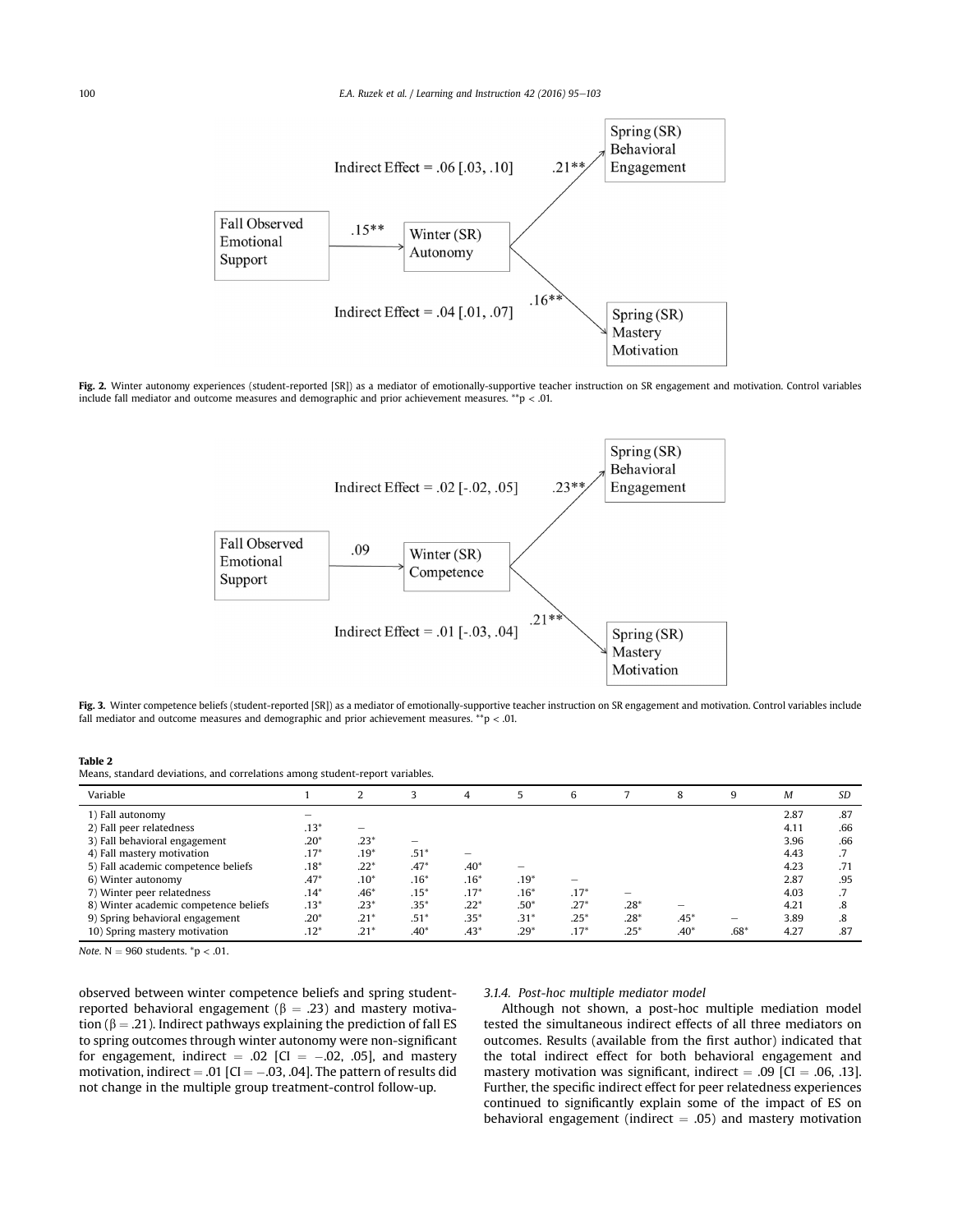(indirect  $= .04$ ), while autonomy support and perceived competence indirect pathways to outcomes were non-significant.

## 3.2. Robustness of results

The larger intervention project from which data for this study was drawn occurred over two academic years. However, all analyses in section 3.1 were carried out on first year study data. To test the robustness of the results, we re-estimated models in Figs.  $1-3$ on year two data, when study teachers instructed different groups of students (and were not being coached). Direct and indirect effect estimates were similar in size and significance as those reported for year one data.

We tested the directionality of associations reported in section 4.1 by specifying models in which mediator and outcome variables were reversed. For example, one model specified winter mastery motivation as a mediator of the pathway from fall ES to spring autonomy support. If mastery-motivated students report higher autonomy support, we would expect to find that winter motivation fully accounts for any association between fall ES and spring autonomy and relatedness. This was not the case either for mastery motivation or behavioral engagement. The year two and reverse directionality results provide greater confidence in the findings.

## 4. Discussion

Building on prior research on the role of teacher emotional support in motivating and engaging students (e.g., Eccles & Wang, 2014; Patrick et al., 2007; Reyes et al., 2012; Ryan & Patrick, 2001; Skinner et al., 2008) we tested whether these associations are explained by classroom experiences targeted at meeting autonomy, relatedness, and competence needs. Students' mid-year reports of their classroom experiences of autonomy and peer relatedness partially accounted for positive academic year changes in students' mastery motivation and behavioral engagement in highly emotionally-supportive classrooms. This mediational pathway was not found for students' competence beliefs.

# 4.1. The positive academic effects of positive peer relatedness experiences

The importance of peers and peer relationships cannot be overstated (Hartup, 1982; Martin & Dowson, 2009; Wentzel, 2005). While peer influence is often viewed in terms of more negative outcomes (e.g., drinking, risky behavior, or deviance), a long line of research suggests that the values espoused by one's peers and the sense of connection one feels to peers relate to positive social pursuits and goals (Wentzel, 1998, 2002), school interest (Wentzel et al., 2010), and motivation (Anderman & Anderman, 1999; Nelson & DeBacker, 2008; Ryan, 2001). Peers may help support one's pursuit of positive academic and social goals through encouragement, leading by example, and emotional support when failure arises (Patrick et al., 2004; Wentzel, 2005). Accordingly, teachers may want to harness the power of peers for promoting positive aspects of students' academic experiences. In the present study we found that through their emotionally-supportive interactions with students, teachers create experiences that lead students to perceive that their peers are supportive, positive, and respectful. Untested is whether the more affective aspects of peer relationships (e.g., caring, warmth) play a similar mediational role in educational settings. Future research on the influence of classrooms on students' motivation should not undervalue the role of peers and peer relationships in promoting positive outcomes.

## 4.2. The uncertain role of competence beliefs

Despite direct associations between students' mid-year competence beliefs and changes in the two outcomes, the mechanism through which emotionally-supportive teacher-student interactions promote students' engagement and mastery motivation was unrelated to teachers' ability to create experiences that promoted their students' competence beliefs. Competence beliefs might be more influenced by teachers' instructional interactions with students, as opposed to the socio-emotional interactions measured here. Competence beliefs might also be more difficult to change than perceptions of autonomy and relatedness, requiring both relevant environmental influences and direct evidence that one is more competent than initially believed.

Skinner et al. (2008) examined the need components of selfdetermination (self-systems) theory as mediators of the effect of teacher emotional support (student-reported) on students' engagement. Because competence was not separate from autonomy and teacher relatedness in their analysis, it is unclear which of the three needs most strongly influenced engagement. Our posthoc analysis suggests that experiences targeted toward promoting positive peer relatedness might play a critical role, but we do not feel firm conclusions should be made from this analysis. Pitting the three types of experiences against each other in a multiple mediation framework is not the best way to address this question. Focusing on factors like emotional support that increase students' experiences of both peer relatedness and autonomy (but not competence beliefs), rather than factors that increase just one of these processes, is beneficial.

## 4.3. The importance of multiple methods for measuring classroom processes

The vast majority of the literature reviewed for this paper used student surveys to measure students' experiences of classroom instruction. This reflects the view that one's own perspective is the primary determinant of behavior (Fraser & Walberg, 1981). However, because students report on their unique experiences, considerable variability in the prevalence of measured instructional practices is found in survey research. And while of substantive interest (e.g., Kuklinski & Weinstein, 2001; Weinstein, 2008), this variability undermines the reliability of surveys to measure classroom instruction "objectively," or in aggregate (Lam, Ruzek, Schenke, Conley, & Karabenick, 2015; Lüdtke et al., 2008; Miller & Murdock, 2007). Comprehensive approaches to identifying the effect of classroom processes on student outcomes require objective and subjective measures (Ruzek & Pianta, 2015).

In this paper, we examined relations between independentlyobserved classroom climate and students' subjective experiences. Doing so addresses the understudied question of how teachers' interactions with students influence students' perceptions of the classroom (Turner & Meyer, 2000; Urdan & Schoenfelder, 2006). Whereas a handful of studies suggest that observed emotionallysupportive instruction is associated with student engagement (Eccles & Wang, 2014; Reyes et al., 2012), this study suggests the particular student experiences that lead to engagement in such classrooms. Students are more behaviorally-engaged (and motivated) in emotionally-supportive classrooms partially because they get more opportunities to act autonomously and have experiences that promote positive peer relationships. By tracking how "objective" classroom climate manifests in students' unique experiences we illuminate the process by which adolescents become behaviorally-engaged and mastery-motivated across an academic year.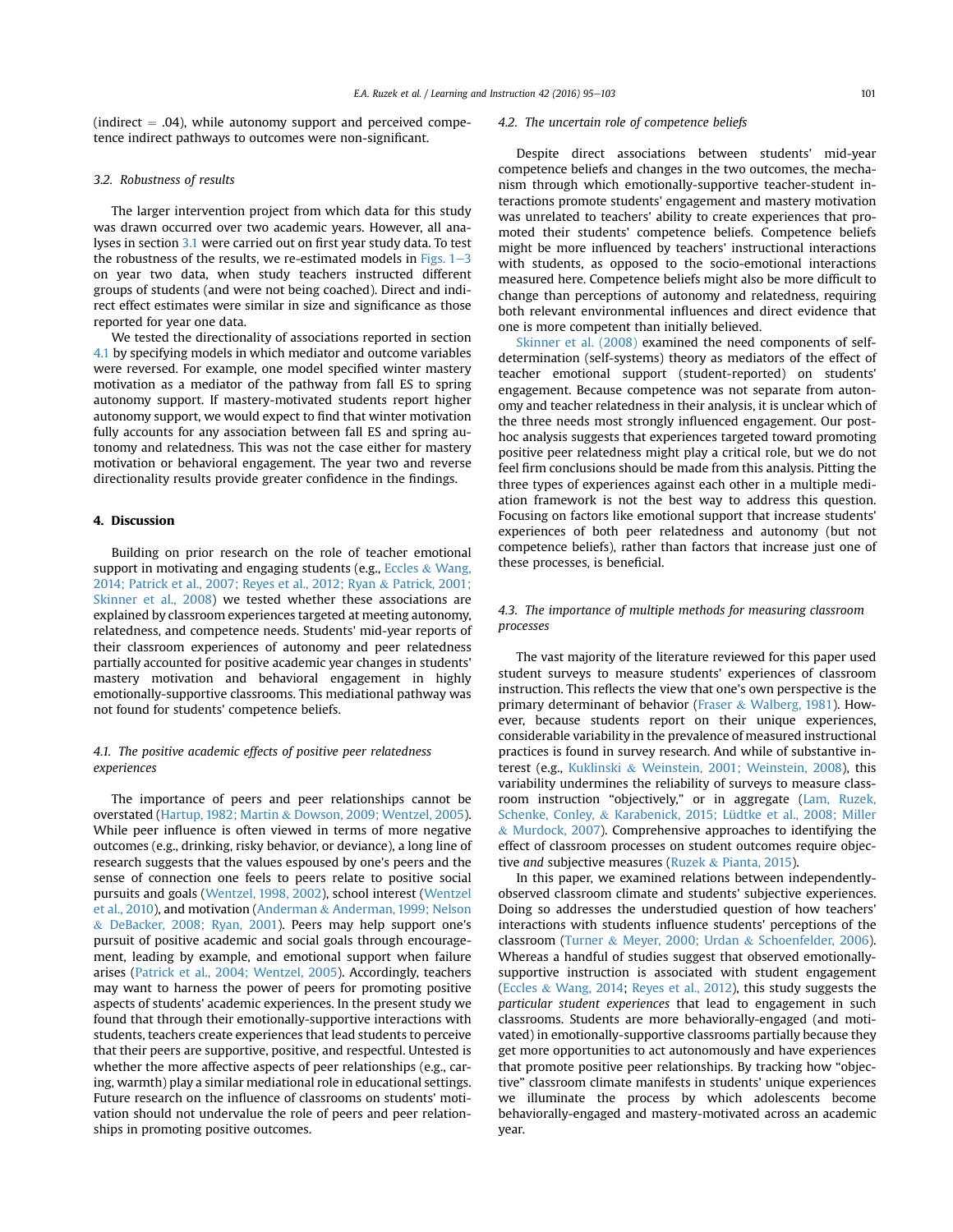## 4.4. Limitations

Because we allowed teachers to choose when to record their instruction, the range of ES scores might be restricted if teachers only submitted their best clips. If true, our direct and indirect estimates may be slightly conservative. Despite the fact that our mediation models fit well and had significant direct and indirect pathways, it is worth noting that the analyses here are the first to show these particular mediated effects, and further data should be employed to replicate these results in other samples. Although the present analysis was carried out on data from an intervention study, a number of checks were made to ensure our results were not a function of treatment assignment. Our mediators measure the extent to which students have classroom experiences targeted at meeting their needs for autonomy, having positive peer relationships, and having strong self-perceptions of their competence. Accordingly, this study does not directly test self-determination theory's conception of need fulfillment as a mediating mechanism. Future research in this area could shed light on whether it is students' experiences or need satisfaction that is most strongly associated with changes in motivation and engagement.

## 4.5. Conclusion

The approach we take to understanding processes by which emotional support engages and motivates students at school is twofold: 1) use self-determination theory to guide choices about the relevant student experiences that might promote engagement and motivation; and 2) pair objective observations of the classroom with students' subjectively-reported experiences. This approach led us to firstly confirm that adolescent students report being more engaged in classrooms where teachers are observed to be more emotionally-supportive (Eccles & Wang, 2014; Reyes et al., 2012; Skinner et al., 2008), and become more motivated toward competence in such classrooms. Secondly, we identified the motivationally-salient experiences that students in these classrooms report having. Students are afforded more opportunities to exercise autonomy in their day-to-day activities and are more likely to report having positive and supportive relationships with their peers, but do not report higher levels of competence beliefs. The autonomy and peer experiences account for, in part, associations between teacher emotional support and students' changing engagement and mastery motivation. Results suggest a suite of practices that teachers can employ in their classrooms to motivate and engage their adolescent students.

## Acknowledgments

This study and its write-up were supported in part by the William T. Grant Foundation and the Institute of Education Sciences (R305A100367).

## References

- Ames, C. (1992). Classrooms: goals, structures, and student motivation. Journal of Educational Psychology, 84(3), 261-271. http://dx.doi.org/10.1037/0022-0663.84.3.261.
- Anderman, L. H. (2003). Academic and social perceptions as predictors of change in middle school students' sense of school belonging. The Journal of Experimental Education, 72(1), 5-22. http://dx.doi.org/10.1080/0022097030960087
- Anderman, L. H., & Anderman, E. M. (1999). Social predictors of changes in students' achievement goal orientations. Contemporary Educational Psychology, 24(1), 21e37. http://dx.doi.org/10.1006/ceps.1998.0978.
- Assor, A., Kaplan, H., & Roth, G. (2002). Choice is good, but relevance is excellent: autonomy-enhancing and suppressing teacher behaviours predicting students' engagement in schoolwork. British Journal of Educational Psychology, 72(2), 261-278. http://dx.doi.org/10.1348/000709902158883.
- Bandura, A. (1997). Self-efficacy: The exercise of control (Vol. ix). New York, NY: W. H.

Freeman/Times Books/Henry Holt & Co.

- Baumeister, R. F., & Leary, M. R. (1995). The need to belong: desire for interpersonal attachments as a fundamental human motivation. Psychological Bulletin, 117(3), 497e529. http://dx.doi.org/10.1037/0033-2909.117.3.497.
- Benita, M., Roth, G., & Deci, E. L. (2014). When are mastery goals more adaptive? It depends on experiences of autonomy support and autonomy. Journal of Educational Psychology, 106(1), 258-267. http://dx.doi.org/10.1037/a0034007.
- Cheung, G. W., & Rensvold, R. B. (2002). Evaluating goodness-of-fit indexes for testing measurement invariance. Structural Equation Modeling: A Multidisciplinary Journal, 9(2), 233-255. http://doi.org/10.1207/S15328007SEM0902\_
- Ciani, K. D., Middleton, M. J., Summers, J. J., & Sheldon, K. M. (2010). Buffering against performance classroom goal structures: the importance of autonomy support and classroom community. Contemporary Educational Psychology, 35(1), 88e99. http://dx.doi.org/10.1016/j.cedpsych.2009.11.001.
- Cicchetti, D. V., & Sparrow, S. A. (1981). Developing criteria for establishing inter-rater reliability of specific items: applications to assessment of adaptive behavior. American Journal of Mental Deficiency, 86(2), 127-137.
- Connell, J. P., & Wellborn, J. G. (1991). Competence, autonomy, and relatedness: a motivational analysis of self-system processes. In M. R. Gunnar, & L. A. Sroufe (Eds.), Self processes and development (pp. 43-77). Hillsdale, NJ: Lawrence Erlbaum Associates, Inc.
- Cooper, K. S. (2013). Eliciting engagement in the high school classroom: a mixedmethods examination of teaching practices. American Educational Research Journal. http://dx.doi.org/10.3102/0002831213507973, 0002831213507973.
- Deci, E. L., Vallerand, R. J., Pelletier, L. G., & Ryan, R. M. (1991). Motivation and education: the self-determination perspective. Educational Psychologist, 26(3-4),  $325 - 346$ .
- Dweck, C. S., & Leggett, E. L. (1988). A social-cognitive approach to motivation and<br>personality. Psychological Review, 95, 256–273.
- Eccles, J. S., Midgley, C., Wigfield, A., Buchanan, C. M., Reuman, D., Flanagan, C., et al. (1993). Development during adolescence: the impact of stage-environment fit on young adolescents' experiences in schools and in families. American Psychologist, 48(2), 90-101. http://dx.doi.org/10.1037/0003-066X.48.2.90.
- Eccles, J. S., & Wang, M. (2014). The direct and indirect effects of classroom climate on student engagement and achievement in math (Manuscript submitted for publication).
- Fast, L. A., Lewis, J. L., Bryant, M. J., Bocian, K. A., Cardullo, R. A., Rettig, M., et al. (2010). Does math self-efficacy mediate the effect of the perceived classroom environment on standardized math test performance? Journal of Educational Psychology, 102(3), 729-740. http://dx.doi.org/10.1037/a0018863.
- Fraser, B. J., & Walberg, H. J. (1981). Psychosocial learning environment in science classrooms: a review of research. Studies in Science Education,  $8(1)$ ,  $67-92$ . http://dx.doi.org/10.1080/03057268108559887.
- Fredricks, J. A., Blumenfeld, P. C., & Paris, A. H. (2004). School engagement: potential of the concept, state of the evidence. Review of Educational Research, 74(1), 59-109. http://dx.doi.org/10.3102/00346543074001059.
- Furrer, C., & Skinner, E. (2003). Sense of relatedness as a factor in children's academic engagement and performance. Journal of Educational Psychology, 95(1), 148e162. http://dx.doi.org/10.1037/0022-0663.95.1.148.
- Goodenow, C. (1993). The psychological sense of school membership among adolescents: scale development and educational correlates. Psychology in the Schools, 30(1), 79-90. http://dx.doi.org/10.1002/1520-6807(199301)30:1<79:: AID-PITS2310300113>3.0.CO;2-X.
- Greene, B. A., Miller, R. B., Crowson, H. M., Duke, B. L., & Akey, K. L. (2004). Predicting high school students' cognitive engagement and achievement: contributions of classroom perceptions and motivation. Contemporary Educational Psychology, 29(4), 462-482. http://dx.doi.org/10.1016/j.cedpsych.2004.01.006.
- Hafen, C. A., Allen, J. P., Gregory, A., Mikami, A. Y., Hamre, B., & Pianta, R. C. (2012). The pivotal role of autonomy in secondary school classrooms. Journal of Youth and Adolescence, 41, 245-255. http://dx.doi.org/10.1007/s10964-011-9739-2.
- Hamre, B. K., & Pianta, R. C. (2010). Classroom environments and developmental process. In J. L. Meece, & J. S. Eccles (Eds.), Handbook of research on schools, schooling and human development (pp. 25-41). New York, NY: Routledge.
- Hartup, W. W. (1982). Peer relations. In C. B. Kopp, & J. B. Krakow (Eds.), The child: Development in a social context (pp. 514-575). Reading, MA: Addison-Wesley.
- Jang, H., Reeve, J., & Deci, E. L. (2010). Engaging students in learning activities: It is not autonomy support or structure but autonomy support and structure. Journal<br>of Educational Psychology, 102(3), 588–600. http://dx.doi.org/10.1037/a0019682.
- Kaplan, A., & Maehr, M. L. (2007). The contributions and prospects of goal orientation theory. Educational Psychology Review, 19,  $141-184$ . http://dx.doi.org/ 10.1007/s10648-006-9012-5.
- Kegan, R. (1994). In over our heads. Cambridge, MA: Harvard University Pres
- Kuklinski, M. R., & Weinstein, R. S. (2001). Classroom and developmental differences in a path model of teacher expectancy effects. Child Development, 72(5), 1554-1578. http://dx.doi.org/10.1111/1467-8624.00365
- Lam, A. C., Ruzek, E. A., Schenke, K., Conley, A. M., & Karabenick, S. A. (2015). Student perceptions of classroom achievement goal structure: Is it appropriate to aggregate? Journal of Educational Psychology, 107(4), 1102-1115. http://dx.doi. org/10.1037/edu0000028.
- Lee, J.-S. (2014). The relationship between student engagement and academic performance: Is it a myth or reality? The Journal of Educational Research, 107(3), 177e185. http://dx.doi.org/10.1080/00220671.2013.807491.
- Little, T. D. (2013). Longitudinal structural equation modeling. New York: The Guilford Press.
- Lüdtke, O., Marsh, H. W., Robitzsch, A., Trautwein, U., Asparouhov, T., & Muthén, B.